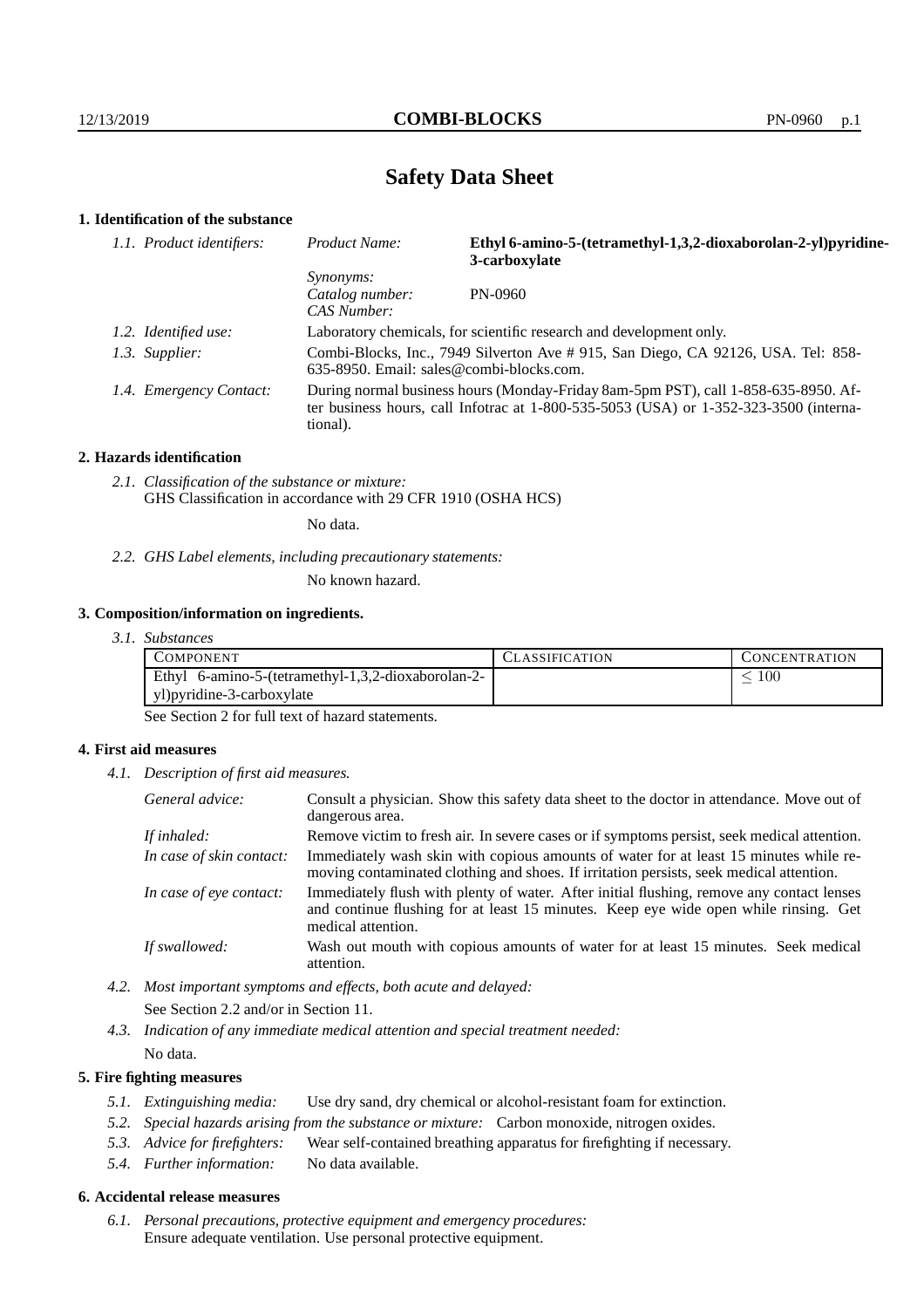| 6.2. Environmental precautions:                                                                                                                                                                                                                            |                                                                                                                                                                                                                                                                            |  |  |  |
|------------------------------------------------------------------------------------------------------------------------------------------------------------------------------------------------------------------------------------------------------------|----------------------------------------------------------------------------------------------------------------------------------------------------------------------------------------------------------------------------------------------------------------------------|--|--|--|
| Should not be released into the environment. See Section 12 for additional ecological information.                                                                                                                                                         |                                                                                                                                                                                                                                                                            |  |  |  |
| 6.3. Methods and materials for containment and cleaning up:                                                                                                                                                                                                |                                                                                                                                                                                                                                                                            |  |  |  |
| Sweep up or vacuum up spillage and collect in suitable container for disposal.                                                                                                                                                                             |                                                                                                                                                                                                                                                                            |  |  |  |
| 6.4. Reference to other sections:                                                                                                                                                                                                                          |                                                                                                                                                                                                                                                                            |  |  |  |
|                                                                                                                                                                                                                                                            | Refer to protective measures listed in Sections 8 and 13.                                                                                                                                                                                                                  |  |  |  |
| 7. Handling and storage                                                                                                                                                                                                                                    |                                                                                                                                                                                                                                                                            |  |  |  |
|                                                                                                                                                                                                                                                            | 7.1. Precautions for safe handling: Avoid contact with skin and eyes. Avoid inhalation of vapour or mist. Keep away<br>from sources of ignition - No smoking. Take measures to prevent the build up of electro-<br>static charge. For precautions see section 2.2.         |  |  |  |
| 7.2. Conditions for safe storage, including any incompatibilities: Store refrigerated. Keep container tightly closed in<br>a dry and well-ventilated place. Containers which are opened must be carefully resealed<br>and kept upright to prevent leakage. |                                                                                                                                                                                                                                                                            |  |  |  |
| 7.3. Specific end use(s):                                                                                                                                                                                                                                  | Laboratory chemicals, for scientific research and development only.                                                                                                                                                                                                        |  |  |  |
| 8. Exposure Controls / Personal protection                                                                                                                                                                                                                 |                                                                                                                                                                                                                                                                            |  |  |  |
| 8.1. Control parameters:                                                                                                                                                                                                                                   |                                                                                                                                                                                                                                                                            |  |  |  |
|                                                                                                                                                                                                                                                            | Components with workplace control parameters: Contains no substances with occupational exposure limit values.                                                                                                                                                              |  |  |  |
| 8.2. Exposure controls:                                                                                                                                                                                                                                    |                                                                                                                                                                                                                                                                            |  |  |  |
| Appropriate engineering controls: Ensure that eyewash stations and safety showers are close to the workstation<br>location. Ensure adequate ventilation, especially in confined areas.                                                                     |                                                                                                                                                                                                                                                                            |  |  |  |
| Personal protective equipment:                                                                                                                                                                                                                             |                                                                                                                                                                                                                                                                            |  |  |  |
| Eye/face protection:                                                                                                                                                                                                                                       | Wear appropriate protective eyeglasses or chemical safety goggles as described by OSHA's<br>eye and face protection regulations in 29 CFR 1910.133 or European Standard EN166.                                                                                             |  |  |  |
| Skin protection:                                                                                                                                                                                                                                           | Handle with gloves. Gloves must be inspected prior to use. Use proper glove removal<br>technique (without touching glove's outer surface) to avoid skin contact with this product.<br>Dispose of contaminated gloves after use in accordance with applicable laws and good |  |  |  |

| laboratory practices. Wash and dry hands | Complete suit protecting against chemicals, Flame retardant antistatic protective clothing.,<br>The type of protective equipment must be selected according to the concentration and<br>amount of the dangerous substance at the specific workplace. |
|------------------------------------------|------------------------------------------------------------------------------------------------------------------------------------------------------------------------------------------------------------------------------------------------------|

Respiratory protection:

Control of environmental exposure: Prevent further leakage or spillage if safe to do so. Do not let product enter drains.

# **9. Physical and chemical properties**

*9.1. Information on basic physical and chemical properties*

| (a)                        | Appearance:                                   | No data  |
|----------------------------|-----------------------------------------------|----------|
| (b)                        | Odour:                                        | No data  |
| (c)                        | Odour Threshold:                              | No data  |
| (d)                        | pH:                                           | No data  |
| (e)                        | Melting point/freezing point:                 | No date. |
| (f)                        | Initial boiling point and boiling range:      | No data  |
| (g)                        | Flash point:                                  | No data  |
| (h)                        | Evaporatoin rate:                             | No data  |
| (i)                        | Flammability (solid, gas):                    | No data  |
| (j)                        | Upper/lower flammability or explosive limits: | No data  |
| $\left( k\right)$          | Vapour pressure:                              | No data  |
| $\left( \mathrm{l}\right)$ | Vapour density:                               | No data  |
| (m)                        | Relative density:                             | No data  |
| (n)                        | Water solubility:                             | No data  |
| $\circ$                    | Partition coefficient: n-octanol/water:       | No data  |
| (p)                        | Auto-ignition:                                | No data  |
| (q)                        | Decomposition temperature:                    | No data  |
| (r)                        | Viscosity:                                    | No data  |
| (s)                        | Explosive properties:                         | No data  |
| (t)                        | Oxidizing properties:                         | No data  |